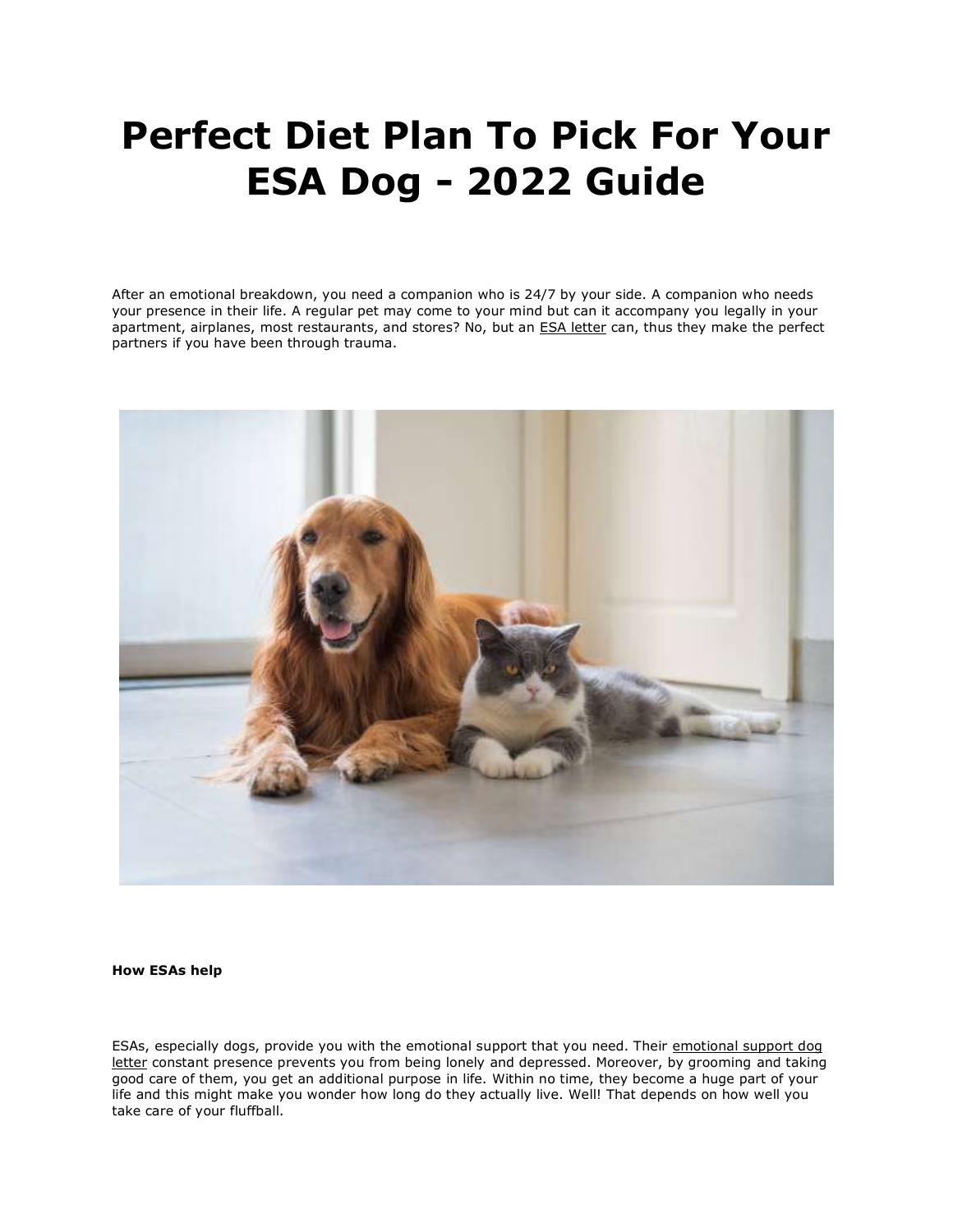#### **How to enhance your ESA dog's life**

After you've bonded with your [esa letter online,](https://www.realesaletter.com/sample-esa-letter) it will take less than a week for you to develop strong feelings for your buddy. You will begin to work on how you can do everything in your capacity to help them grow healthily. If you are wondering "**how long do dogs live**"; the answer is unfortunately not a certain value. To make your dog live more than 12 years (average lifespan), you must take care of its health. Guidelines have been given which consist of ways to enhance your ESA dog's life:

## **Physical activity:**

Contrary to popular belief, all dogs need physical activity to remain physically and mentally healthy. This exercise can be in the form of regular walks or games. It is recommended that you take your dog outside for at least a 30-minute walk daily. Brisk walking will be extremely beneficial for you and your dog. Inside your home, you can play games such as fetch or tug of war.

#### **Mental activity**

Just like how your dog is helping you mentally, you must improve your dog's mental health too. You can do this by triggering their minds in several ways. When on a walk with your buddy, let them explore the world, and sniff whatever they like. Playing frisbee and fetch will also be beneficial for their mental health. Try to learn how to teach your dog tricks online.

#### **Food**

A very common unhealthy mistake that countless dog owners make is providing them with constant food. They keep their dog's food tray constantly filled, giving the dog an option to eat whenever they desire. It is not wise to overfeed your dog; therefore, adopt a strict food routine. No matter how much your dog begs for food with cute puppy dog eyes, be patient. Do a google search before feeding him non-dog food such as berries or bananas.

## **CBD oils**

With the consultation of your vet, try adding cannabinoid oils to your dog's diet. **CBD oil for dogs** is used mostly to prevent heart disease and skin allergies. In case your dog is mentally or physically ill, try CBD oil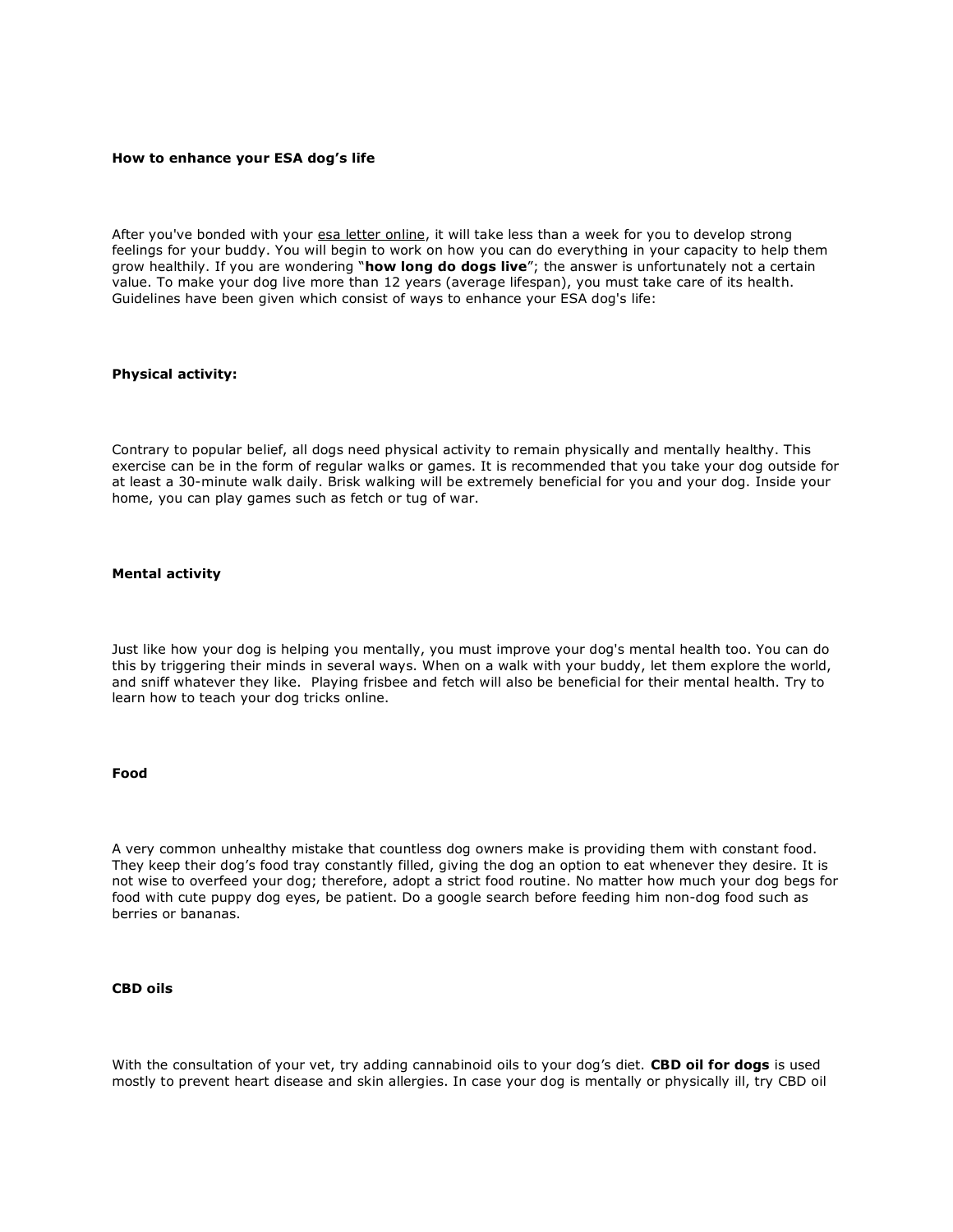treatment because it is also known to decrease pain and mental stress. If on the rare chance, there are severe side-effects, you should immediately stop.

With a healthy little doggy keeping you busy, your mental and physical health will start to rapidly improve. It is recommended that you follow the given guideline to maintain your dog's health. If you still don't own an [emotional support animal letter](https://www.realesaletter.com/sample-esa-letter) and have to deal with mental health issues alone, contact a mental health professional. They can diagnose you and immediately send you an **ESA letter** within a week. Using this legal documentation, your dog will be legally allowed to accompany you in most places.

# **Conclusion**

What better way is there to improve your mental health than getting an adorable dog to love. An **ESA letter** [for housing](https://www.realesaletter.com/sample-esa-letter) will adore you more if you take proper care of it. It is recommended that you keep your dog healthy by following the mentioned tips. This will make them live a longer and happier life.

# **Useful Resources:**

[A relationship of the Rules and Regulations for obliging Service animals and ESA's -](https://www.dfwmas.org/community/profile/richardcarlson/) 2022 Guide

[Lawful Rights security of ESA canine proprietors -](https://www.dfwmas.org/community/profile/davidandrew/) 2022 Guide

[Top ESA Guard Dogs To Keep at Home](https://www.autoappassionati.it/members/richardcarlson/profile/classic/) – 2022 Guide

[Mental health benefits of an emotional support animal -](https://www.autoappassionati.it/members/davidandrew/profile/classic/) 2022 Guide

[Emotional support animals deliver social assist -](https://wperp.com/users/richardcarlson/) 2022 Guide

**For More Information:**